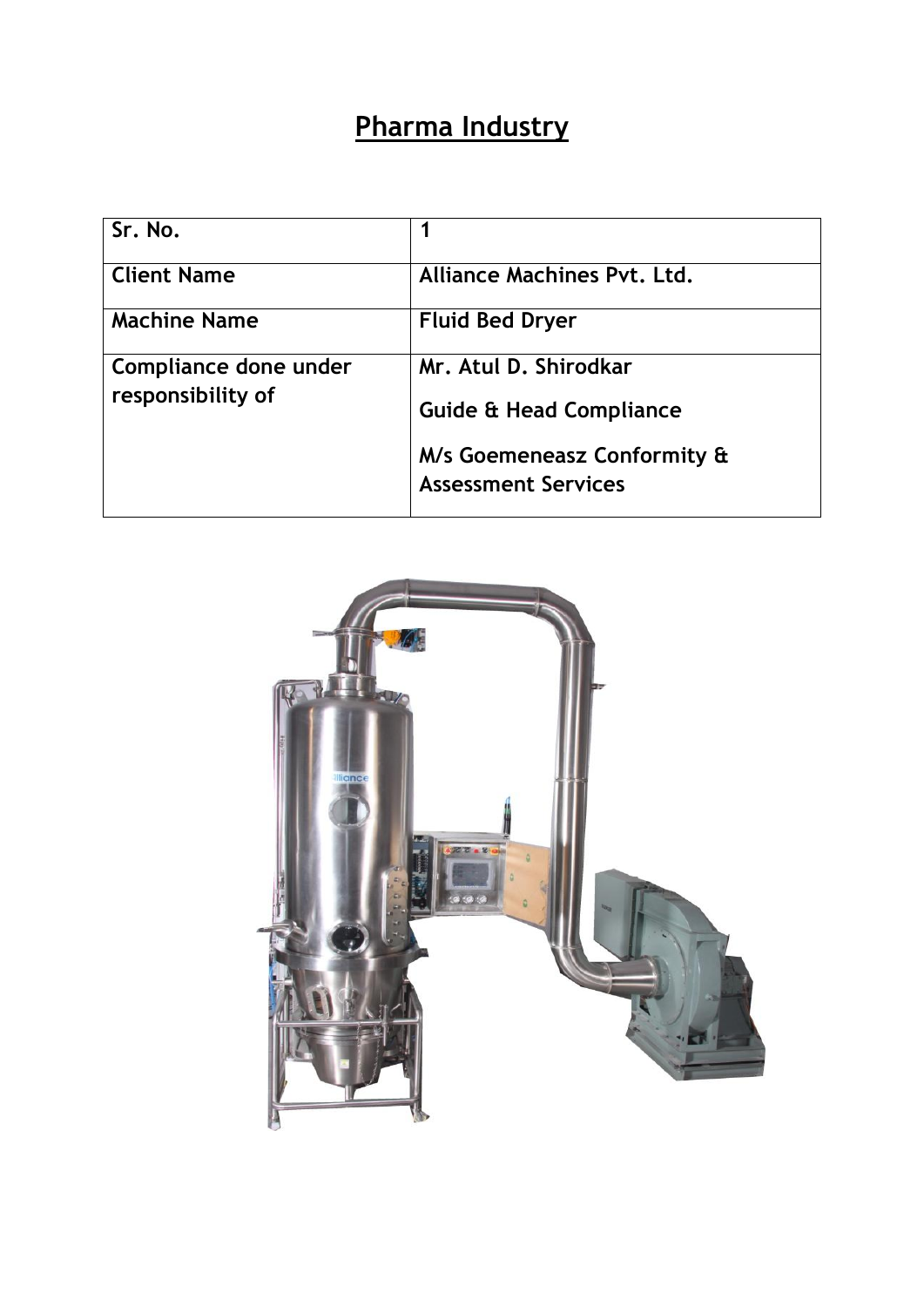| Sr. No.                                    | $\overline{2}$                                            |
|--------------------------------------------|-----------------------------------------------------------|
| <b>Client Name</b>                         | <b>Alliance Machines Pyt. Ltd.</b>                        |
| <b>Machine Name</b>                        | <b>Rapid Mixer Granulator</b>                             |
| Compliance done under<br>responsibility of | Mr. Atul D. Shirodkar                                     |
|                                            | <b>Guide &amp; Head Compliance</b>                        |
|                                            | M/s Goemeneasz Conformity &<br><b>Assessment Services</b> |

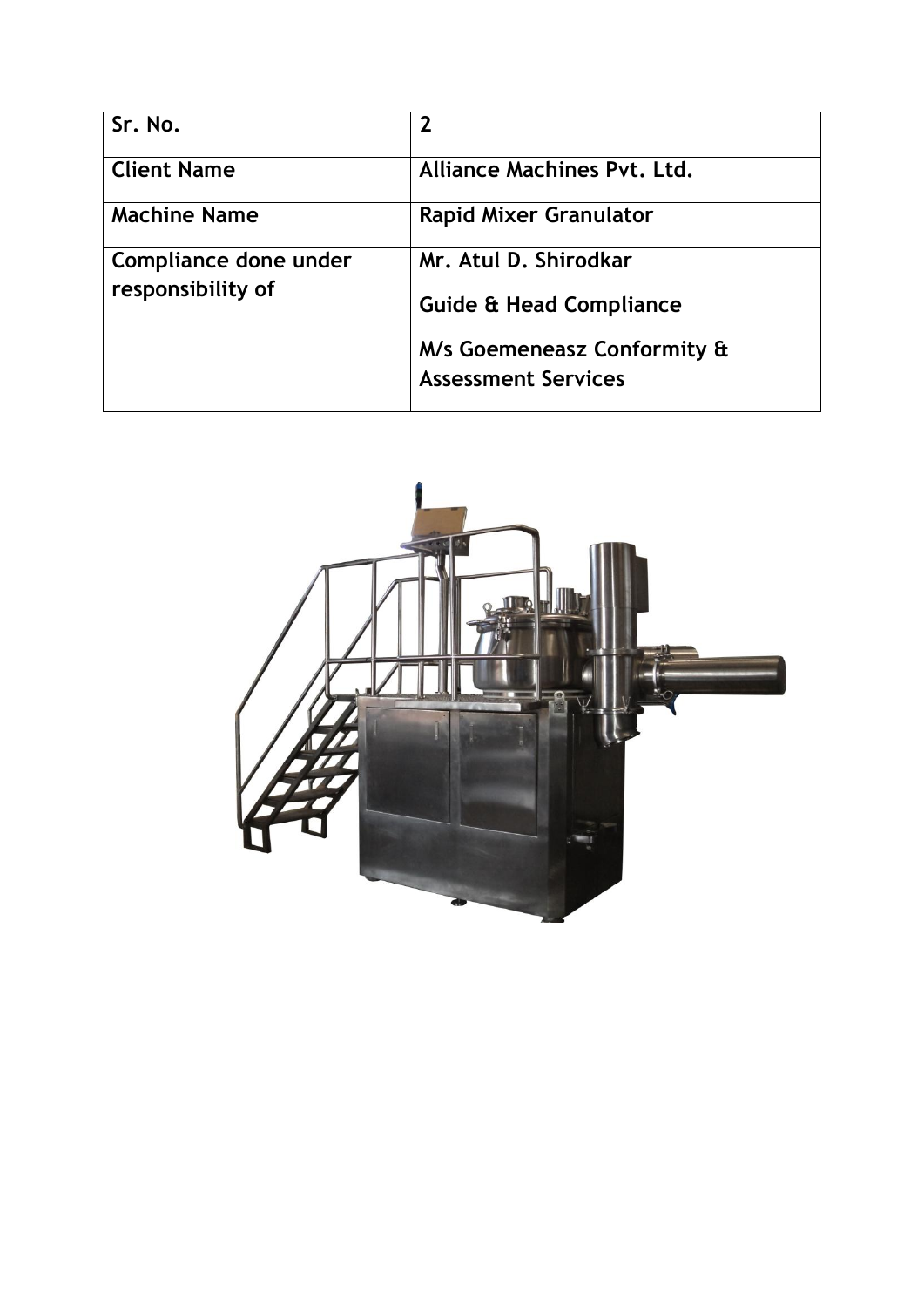| Sr. No.                                    | 3                                                         |
|--------------------------------------------|-----------------------------------------------------------|
| <b>Client Name</b>                         | Sukharas Machines Pyt. Ltd.                               |
| <b>Machine Name</b>                        | <b>Vertical Bottom Discharge Centrifuge</b>               |
| Compliance done under<br>responsibility of | Mr. Atul D. Shirodkar                                     |
|                                            | <b>Guide &amp; Head Compliance</b>                        |
|                                            | M/s Goemeneasz Conformity &<br><b>Assessment Services</b> |

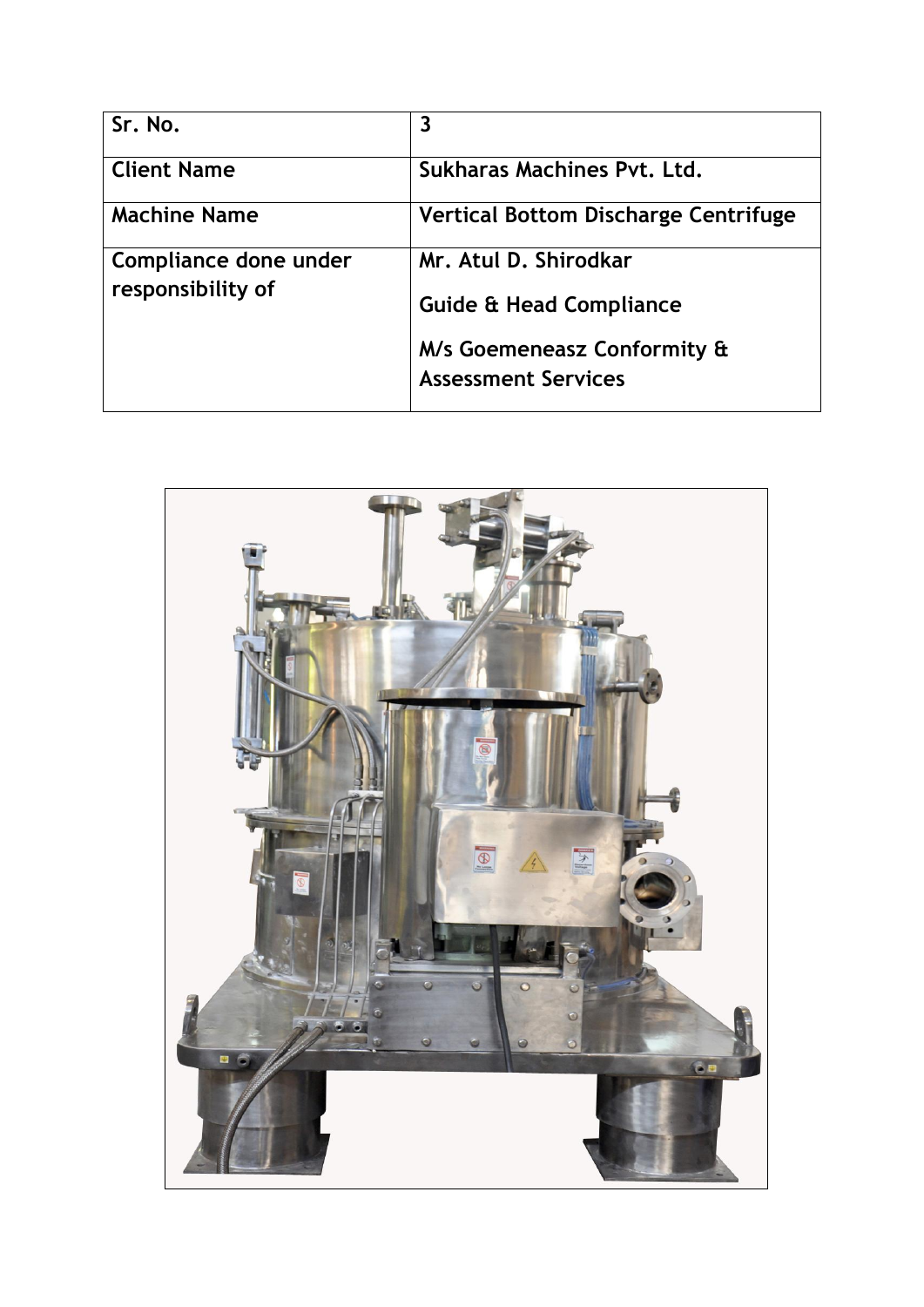| Sr. No.                                    | 4                                                         |
|--------------------------------------------|-----------------------------------------------------------|
| <b>Client Name</b>                         | <b>Klenzaids Contamination Controls (P)</b><br>Ltd.       |
| <b>Machine Name</b>                        | <b>Open Front Containment Facility</b>                    |
| Compliance done under<br>responsibility of | Mr. Atul D. Shirodkar                                     |
|                                            | <b>Guide &amp; Head Compliance</b>                        |
|                                            | M/s Goemeneasz Conformity &<br><b>Assessment Services</b> |

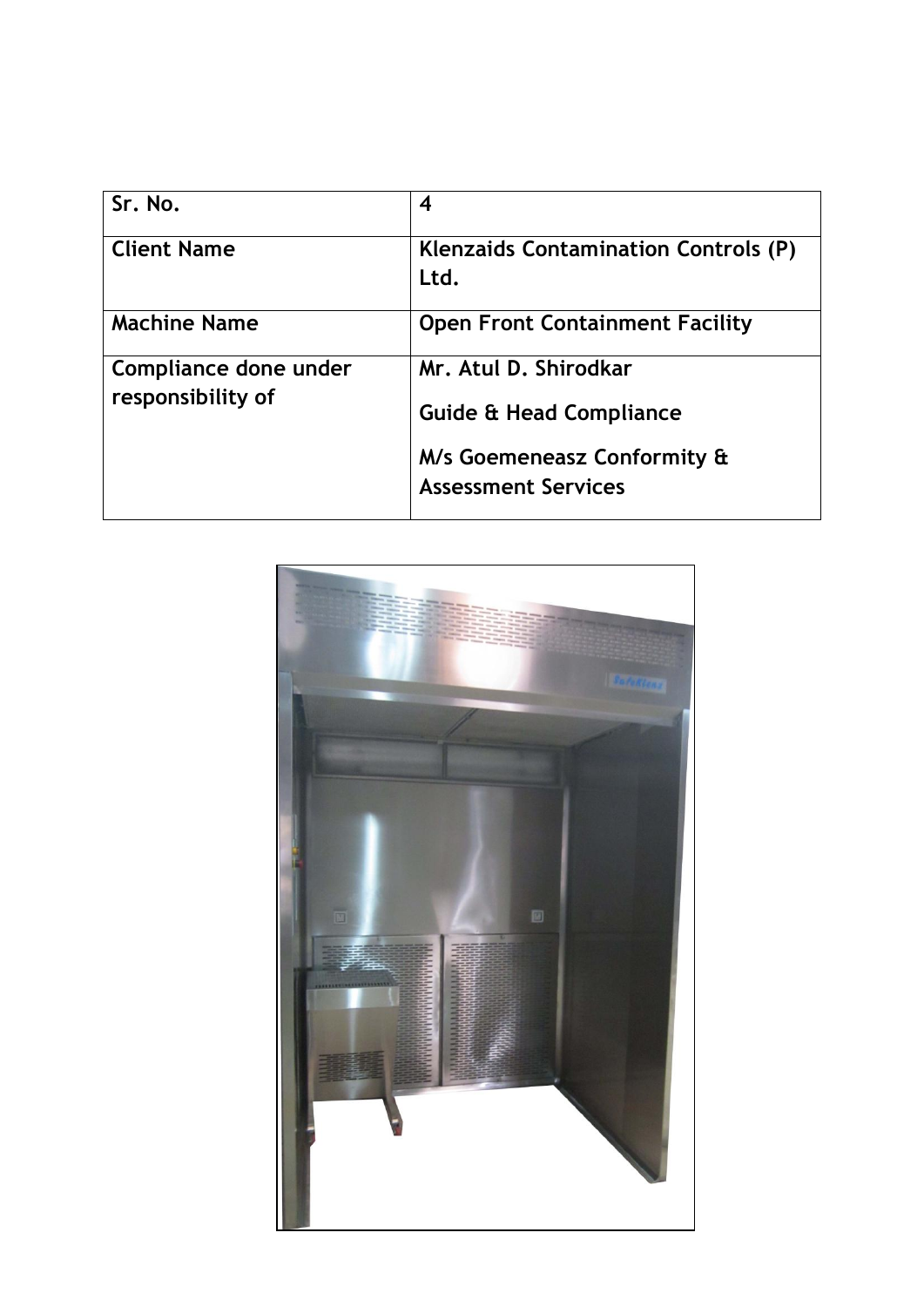| Sr. No.                                    | 5                                                         |
|--------------------------------------------|-----------------------------------------------------------|
| <b>Client Name</b>                         | Sams Techno Mech Pyt. Ltd.                                |
| <b>Machine Name</b>                        | <b>S.S Mixing Tank 500 ltrs</b>                           |
| Compliance done under<br>responsibility of | Mr. Atul D. Shirodkar                                     |
|                                            | <b>Guide &amp; Head Compliance</b>                        |
|                                            | M/s Goemeneasz Conformity &<br><b>Assessment Services</b> |

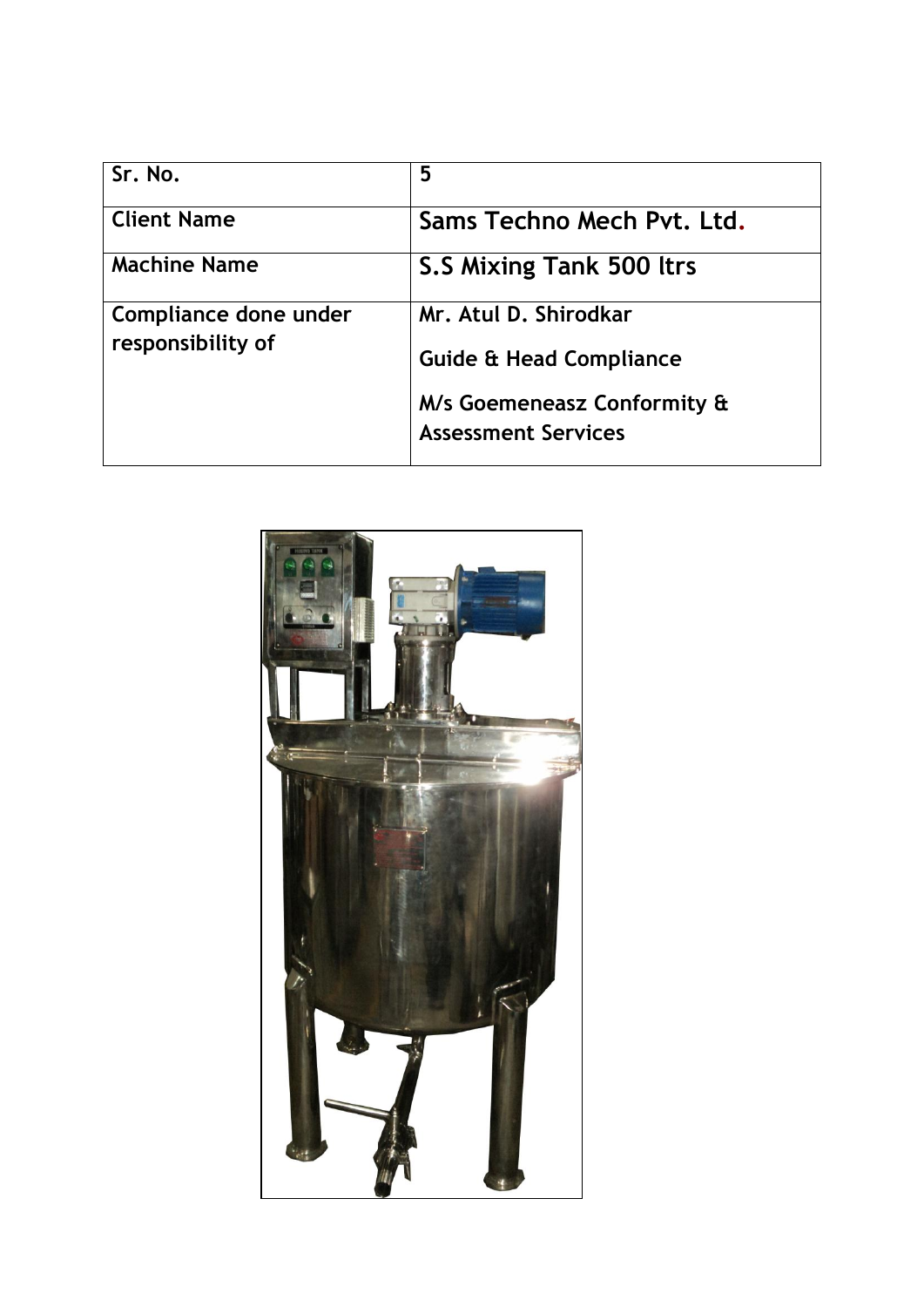| Sr. No.                 | 6                                                         |
|-------------------------|-----------------------------------------------------------|
| <b>Client Name</b>      | SAAN ENGINEERS PVT. LTD                                   |
| <b>Machine Name</b>     | <b>VIBRO SIFTER</b>                                       |
| <b>Compliance done</b>  | Mr. Atul D. Shirodkar                                     |
| under responsibility of | <b>Guide &amp; Head Compliance</b>                        |
|                         | M/s Goemeneasz Conformity & Assessment<br><b>Services</b> |

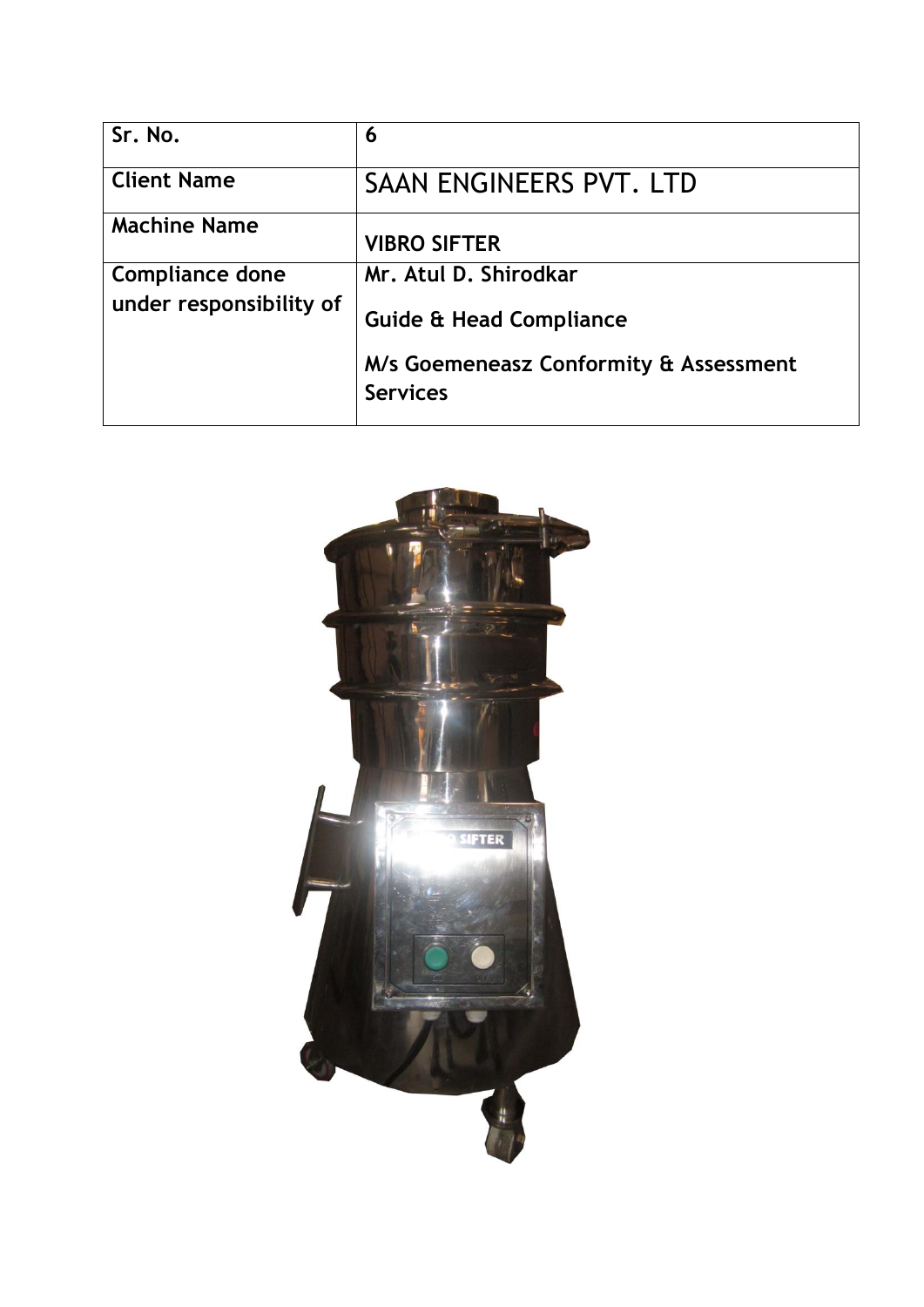| 7                                                         |
|-----------------------------------------------------------|
| Parle Elizabeth Tool Pvt. Ltd                             |
| <b>Chiller Machine</b>                                    |
| Mr. Atul D. Shirodkar                                     |
| <b>Guide &amp; Head Compliance</b>                        |
| M/s Goemeneasz Conformity & Assessment<br><b>Services</b> |
|                                                           |